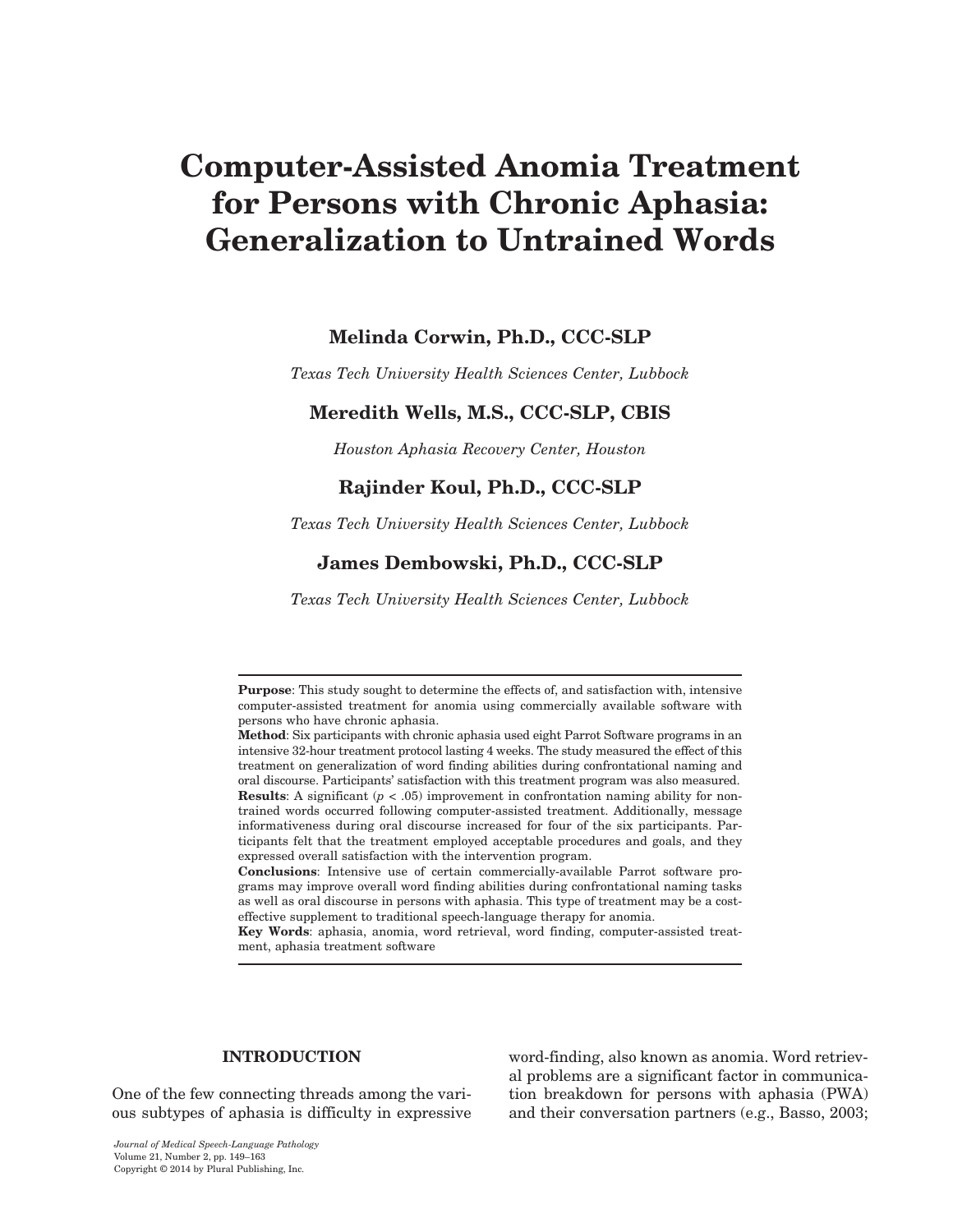Boyle, 2004; Lesser & Algar, 1995; Nickels, 2002; Ramsberger & Marie, 2007). Two theories that provide a basis for the treatment of anomia are rooted in the theoretical origins of anomia: semantic descriptions and phonological characteristics. The most effective treatment protocols for improving naming ability parallel the typical process of lexical activation and include semantic and phonological processing (Linebaugh, Shisler, & Lehner, 1977; Raymer & Rothi, 2002; Weidner & Jinks, 1983). Additionally, orthographic and phonological cues have been found to be equally effective in the trained retrieval of words (Herbert, Best, Hickin, Howard, & Osborne, 2001). Semantic, phonological, and/or orthographic cues can be provided by clinicians or other therapy instruments such as, in recent years, computers.

Traditional speech-language treatment often involves a stimulation approach, based on several general principles first outlined by Schuell, Jenkins, and Jimenez-Pabon (1964) and later expanded upon by Brookshire (1997). These general principles, as summarized by Coelho, Sinotte, and Duffy (2008), include the following: use of intensive, controlled, repetitive sensory stimulation (primarily auditory, although other modalities can be employed); elicitation of a maximum number of responses, provision of feedback regarding response accuracy; use of sequenced, systematic, and intensive treatment with varied and abundant materials, beginning with familiar, relatively easy tasks and ultimately extending to new materials and procedures. Many of these general treatment principles can be implemented with the assistance of computers.

This study sought to determine the effects of, and satisfaction with, intensive computer-assisted treatment for anomia using commercially-available software with persons who have chronic aphasia.

#### Computers in Treatment

Several studies have addressed the treatment of anomia with computerized therapy using various programs (Colby, Christinaz, Parkison, Graham, & Karpf, 1981; Doesborgh et al., 2004; Fink, Breecher, Schwartz, & Robey, 2002; Laganaro, Di Pietro, & Schnider, 2006; Ramsberger & Marie, 2007; Van Mourick & Van de Sandt-Koenderman, 1992). Improvement was noted on confrontational naming tasks for trained items in several studies; however, no data were collected to suggest generalization of word-finding abilities to untrained words. Raymer, Kohen, and Saffell (2006) observed generalization

for "some untrained words" in one of the two participants who were trained 1 to 2 times per week. Two of five participants who were trained 4 to 5 times per week showed significant improvement in word-retrieval for untrained items. During followup testing, the ability of all participants to name pictures was above baseline levels.

One set of programs that has not yet been investigated was developed by Parrot Software, a company that markets treatment software for people with communication impairments (Parrot Software, 2009). Within this scope, Parrot Software has many specific software programs that are designed to address specific areas that may be problematic for PWA: cognitive reasoning, word recall, reading, vocabulary and grammar, memory and attention, and functional skills. Katz (2001) identified two specific Parrot Software programs that target word finding difficulties. These programs are Visual Confrontation Naming© and Verbal Picture Naming Plus©. No published data were found supporting or refuting Parrot Software's rationale for or efficacy of these two programs. Wertz and Katz (2004) stressed the need for additional efficacy studies regarding specific treatment software for PWA.

Colby et al. (1981) described a phenomenon of strategy generalization from the software program used to cue persons for word-retrieval to independent use of the strategies without the computer. PWA in Colby et al.'s study described using an internal cueing hierarchy, modeled from the computer program, to independently answer cue questions and find their own words. Other treatments for anomia have focused on this aspect and some have reported increased use of internal cues by PWA (Dede, Parris, & Waters, 2003). Based on these principles, using computer software programs to facilitate word retrieval, ultimately for nontrained/targeted words during confrontational naming tasks and oral discourse, is an area of research that merits further exploration.

#### Socially Valid Treatment

In addition to empirical data within a research study, social validation is an essential marker of how a treatment program is received by consumers. Social validation is defined as utilizing measures to assess the social acceptance of treatment goals, methods, and outcomes (Kazdin, 1977; Schlosser, 1999; Wolf, 1978). Although empirical data are objective measures of results, they only record part of the treatment effect. Participants' thoughts and views of treatment indicate not only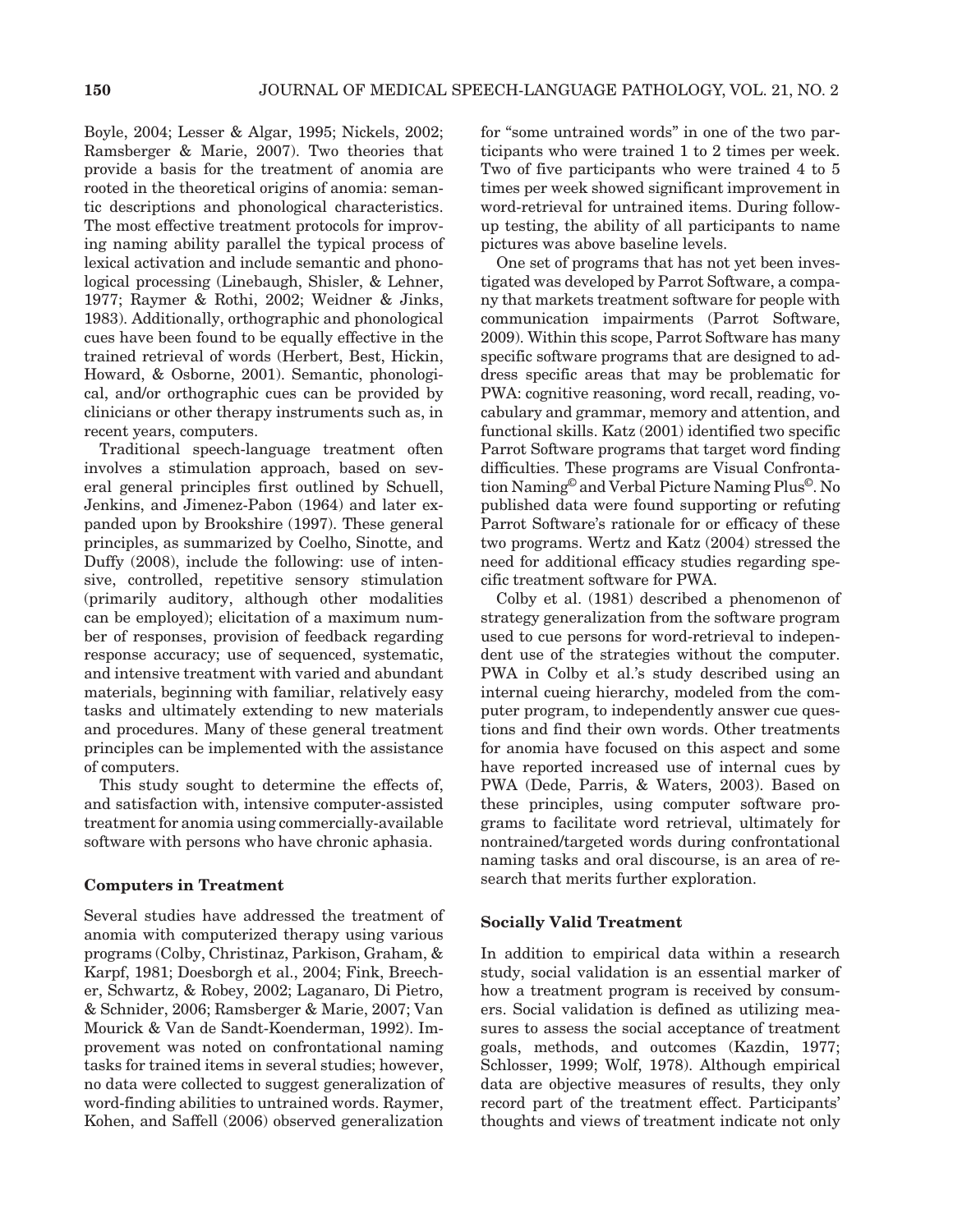personal satisfaction, but also have implications for usability and acceptability of treatment. Social validity contributes to the overall effect of a treatment program and is useful when identifying and supporting evidence-based practice (Schlosser, 2003). Thus, assessing the social validity of a treatment task helps ensure that participants approve of the treatment goals, methods, and outcomes.

#### Treatment Intensity

The intensity of traditional speech and language treatment in aphasia is a topic that has been widely investigated (e.g., Bhogal, Teasell, & Speechley, 2003; Poeck, Huber, & Willmes, 1989; Robey, 1998). According to Bhogal and colleagues (2003), a higher intensity therapy program implemented over a shorter period of time provides a significant result as compared to a therapy program that is less intense and implemented over a longer period of time. More specifically, of the eight studies reviewed, the four in which positive changes occurred during therapy included an average of 8.8 hours of therapy per week for 11.2 weeks. Conversely, the four studies in which negative or no change occurred included an average of 2 hours of therapy per week for 22.9 weeks. Similarly, Robey's (1998) meta-analysis of clinical outcomes in aphasia treatment revealed that  $\geq 2$  hours of treatment per week resulted in greater gains compared to < 2 hours per week. Thus, the intensity of treatment is an important factor to consider when evaluating the efficacy of a particular treatment program. One possible way to increase treatment intensity is through the use of personal, at-home computers.

#### Purpose of the Study

The primary objective of this study was to determine whether or not PWA improved their ability to find nontrained words during confrontation naming and oral discourse after using computer software programs intensively over a 4-week period. The secondary purpose of this study was to determine whether or not PWA were satisfied with the computerized form of intervention.

#### **METHODS**

#### Research Design

A one-group single-treatment counterbalanced design (also known as a crossover design; Hegde, 2003) was employed using six participants. The independent variable was the computer-assisted Parrot software treatment protocol. The dependent variables were: (1) word finding during confrontation naming tasks as measured by the Boston Naming Test and the Western Aphasia Battery Naming and Word Finding subtest and (2) word finding during an oral discourse picture description task as indicated by the number of correct information units conveyed. Additionally, participants completed a program evaluation inventory at the end of the study.

#### Participants

Participants included six PWA (four males, two females) with an age range of 42 to 66 years and mean age of 52 years. Five of the six individuals had left hemisphere lesions as documented by head computerized tomography (CT) and/or brain magnetic resonance imaging (MRI) scans. One lefthanded individual had a right hemisphere lesion that resulted in conduction aphasia. All participants were at least 6 months postonset of stroke/ aphasia, with a mean length of 37 months and a range of 11 to 85 months post onset. Demographic information for participants is reported in Table 1.

All of the participants had a history of individualized and/or group speech-language treatment poststroke; however, none were receiving any type of speech-language treatment at the time of the study. Inclusion criteria for participation included the ability to comprehend text, see the computer screen, hear stimuli through headphones (adjusted to each person's most comfortable listening level), and manipulate computer devices (i.e., keyboard, mouse, headphones, volume control).

#### Procedures and Measures

This 8-week study consisted of three testing sessions (Testing Session 1 [TS1], Testing Session 2 [TS2], and Testing Sessions 3 [TS3]) alternating with two periods of computerized treatment/no treatment. The six participants were divided into two subgroups of three persons each (Subgroup A, Subgroup B). Prior to the treatment period, the participants underwent an orientation regarding the operation of the computers based on an Internet training program from Egan and Worrall (2001).

During the treatment period, the PWA participated in four computerized treatment sessions per week for 4 weeks, with each session lasting 2 hours. Each participant wore headphones and was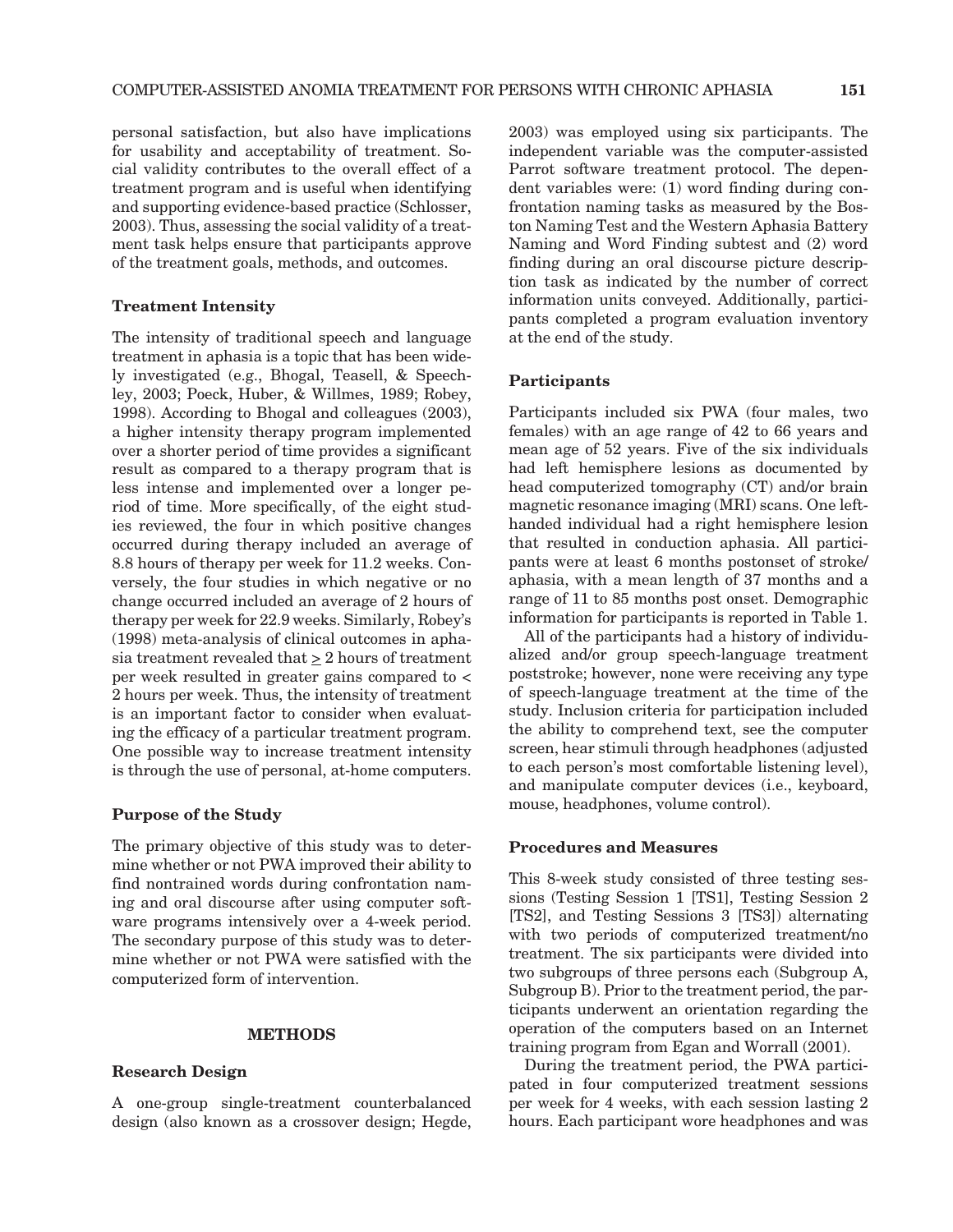| <b>Information</b>                | Participant<br>$\mathbf{A1}$ | Participant<br>${\bf A2}$      | Participant<br>$\mathbf{A3}$ | Participant<br>B <sub>4</sub> | Participant<br>B <sub>5</sub> | Participant<br>B <sub>6</sub> |
|-----------------------------------|------------------------------|--------------------------------|------------------------------|-------------------------------|-------------------------------|-------------------------------|
| Age                               | 42                           | 57                             | 50                           | 56                            | 66                            | 43                            |
| Gender                            | Male                         | Female                         | Male                         | Female                        | Male                          | Male                          |
| Ethnicity                         | Caucasian                    | Caucasian                      | Hispanic                     | Hispanic                      | Caucasian                     | Chinese                       |
| Education<br>Level                | <b>High School</b>           | Post High<br>School            | High School                  | <b>High School</b>            | Post High<br>School           | Post High<br>School           |
| Primary<br>Language               | English                      | English                        | English                      | English                       | English                       | Mandarin<br>Chinese           |
| Months Post-<br><b>Stroke</b>     | 18                           | 85                             | 25                           | 27                            | 11                            | 58                            |
| Lesion Side                       | Left<br>Hemisphere           | Left<br>Hemisphere             | Left<br>Hemisphere           | Right<br>Hemisphere           | Left<br>Hemisphere            | Left<br>Hemisphere            |
| Premorbid<br>Handedness           | Right                        | Right                          | Right                        | Left                          | Right                         | Right                         |
| <b>WAB</b><br>Aphasia<br>Quotient | 79.2                         | 75.3                           | 69.3                         | 82.7                          | 76.4                          | 79.7                          |
| Aphasia<br>Type                   | Anomic<br>Aphasia            | Transcortical<br>Motor Aphasia | Broca's Aphasia Conduction   | Aphasia                       | Anomic Aphasia Anomic         | Aphasia                       |

Table 1. Participant Demographic Information

positioned in front of either a laptop or a desktop computer. For the first 4 weeks, Subgroup A (three participants) received the computerized treatment (described further in the Equipment & Materials section) and Subgroup B (three participants) did not receive any treatment. At week 4, results from confrontation naming and picture description tasks were obtained for TS2 from all six participants. For the next 4 weeks, Subgroup B received the computerized treatment and Subgroup A did not receive any treatment. TS3 at 8 weeks included collecting data once again from confrontation naming and picture description tasks from all six participants.

TS1 served as a pretest or baseline condition and included administration of the complete WAB (Kertesz, 1982),which includes the Naming & Word Finding subtest (WAB-N&W), as well as measurements from the Boston Naming Test (BNT) (Goodglass & Kaplan, 2001) and a Norman Rockwell (Rockwell, 1958) picture description at week 0 from all participants. Approximately 84 single words were assessed during various confrontation naming tasks on the WAB N&W and the BNT, including four overlapping words (i.e., pencil, comb, toothbrush, and screwdriver). Words from these tests were not specifically trained/targeted during the treatment sessions; however, 17 commonly used words (e.g., paper clip, hammer, screwdriver, pencil) happened to be included in the 500+-word corpus of computerized treatment stimuli. Thus, these words were excluded from the testing results. TS2 and TS3 included the same measurements as TS1.

To assess word finding at the oral discourse level for the picture description task administered during TS1, TS2, and TS3, correct information units (Nicholas & Brookshire, 1993) were counted. PWA were asked to describe events in the Norman Rockwell painting entitled *The Runaway* (Rockwell, 1958). The Correct Information Unit (CIU) analysis involves a standardized scoring system developed by Nicholas and Brookshire (1993) as a means of quantifying the degree of efficiency and informativeness with which PWA convey information during connected speech/discourse. By increasing one's ability to retrieve words during connected speech, an increase in the informativeness (correct information units) of the discourse might be expected to follow. Although counting CIUs is not intended to be viewed as a direct measure of word finding during oral discourse, this method could serve to identify changes in message informativeness that positively affect functional communication in an oral discourse task.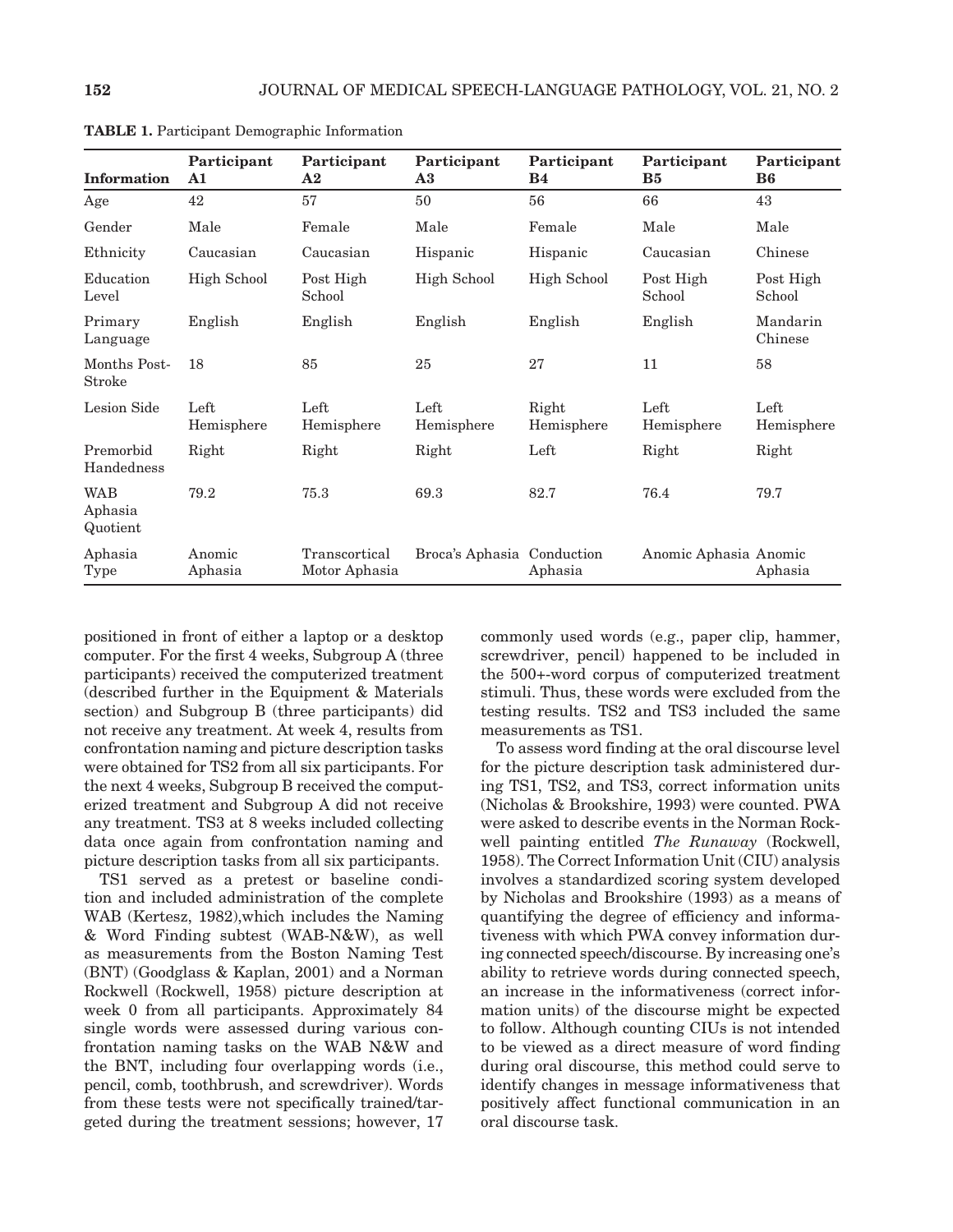The Program Evaluation Inventory-Short form (PEI-SF) was administered at the end of TS3 to determine if participants in the study believed that the treatment employed acceptable procedures, appropriate goals, and if they felt overall satisfaction with the intervention program. The PEI-SF is an adaptation of the Treatment Evaluation Inventory (TEI) (Kazdin, French, & Sherick, 1981) and the TEI-Short Form (TEI-SF) (Kelley, Heffer, Gresham, & Elliot, 1989). Some modifications were made to the PEI-SF in an attempt to better meet the needs of PWA, as follows: The PEI-SF involved a question-based item list as opposed to the statements utilized by the TEI and TEI-SF. Questions on the PEI-SF were worded to target PWA who participated in a treatment task, rather than the participants' caregivers or health professionals. Two items from the TEI-SF were eliminated because they specifically addressed the use of treatment procedures on children without consent and the effects on caregivers, neither of which were applicable in this study. The PEI-SF asked PWA to respond to each question using a vertical visual analog scale (VAS) rather than a numeric Likert scale. The VAS for the PEI-SF included a graphic representation of the verbal descriptors (strongly agree  $\circledcirc$ ; strongly disagree  $\circledcirc$ ) anchored at each end of a 100-millimeter (mm) line as is common for VAS (e.g., Collins, Moore, & McQuay, 1997). The response lines were rotated from a horizontal to a vertical position to better depict "high" and "low" opinions and decrease the possibility of participants not seeing the entire line due to visual field deficits. The PEI-SF instructed the PWA to rate their responses to each question by marking a dash on the vertical response line at the level/point of their choice. The PEI-SF was scored by measuring the distance from the bottom ("strongly disagree"; 0 mm) to the PWA's response mark.

#### Equipment

Each participant was assigned to one computer for all of the computerized treatment sessions. Participants A1 and B4 used a Dell Latitude XT laptop (Intel® Core™2 Solo CPU, U2100 @ 1.06 GHz, 788 MHz 896 MB of RAM) running Microsoft Windows XP Tablet PC Edition. Participants A2 and B5 used a Dell Inspiron laptop (Intel® Pentium® Dual Core T4200, 2.0 GHz/800 Mhz FSB/1 MB cache) running Microsoft Windows XP Professional Edition. Participants A3 and B6 used a Dell Optiplex GX520 desktop computer (Intel® Pentium® 4 CPU 3.20 GHz, 3.19 GHz, 0.99 GB of RAM) running Microsoft Windows XP Professional Edition. All participants used Koss TD-61 Stereophone headphones for all programs except Multisensory Words©. For the Multisensory Words© program, all participants used Logitech ClearChat Pro USB™ headphones that contained a headset microphone for recording. Each participant used an external USB mouse with two click buttons. The mouse was placed on the participants' preferred side (right or left), and the click buttons were adjusted accordingly.

#### Computer Software Programs Used in Treatment

For the purpose of this study, five primary and three supplemental software programs were chosen from Parrot software's descriptive categories of word finding, vocabulary, and cognitive reasoning. Program selection was based on ease of use, modality of input and output, and consistency with the general principles of a stimulation approach to treatment (Coelho, Sinotte, & Duffy, 2008). Table 2 shows various characteristics of each program used. Across all of the chosen software programs, over 500 different words were targeted. The following five primary programs were selected for use in this study: (a) Word Associations©, (b) Form and Function©, (c) Inferential Naming©, (d) Visual Confrontation Naming©, and (e) Sentence Completion©. Each software program was composed of multiple lessons. Because three of the primary programs were brief in duration, three supplemental programs were used to provide novel stimuli after the PWA had completed the primary programs twice. The Functions© program supplemented Word Associations©, Multisensory Words© supplemented Inferential Naming©, and Deductive Reasoning© supplemented Sentence Completion©.

During every 2-hour treatment session, five software programs (i.e., Word Associations<sup>©</sup> or Functions©, Form & Function©, Inferential Naming© or Multisensory Words©, Visual Confrontation Naming©, and Sentence Completion© or Deductive Reasoning©) were administered for 20 minutes, with a required 5-minute break between each program to change the programs on the computer, stretch, go to the restroom, and/or eat a snack. To avoid order effects, Parrot Software programs were randomized so that the sequence in which programs were presented varied across participants and across treatment sessions. Participants were instructed regarding the order in which to progress through their five assigned programs, and this order changed each day. However, the order of presentation of lessons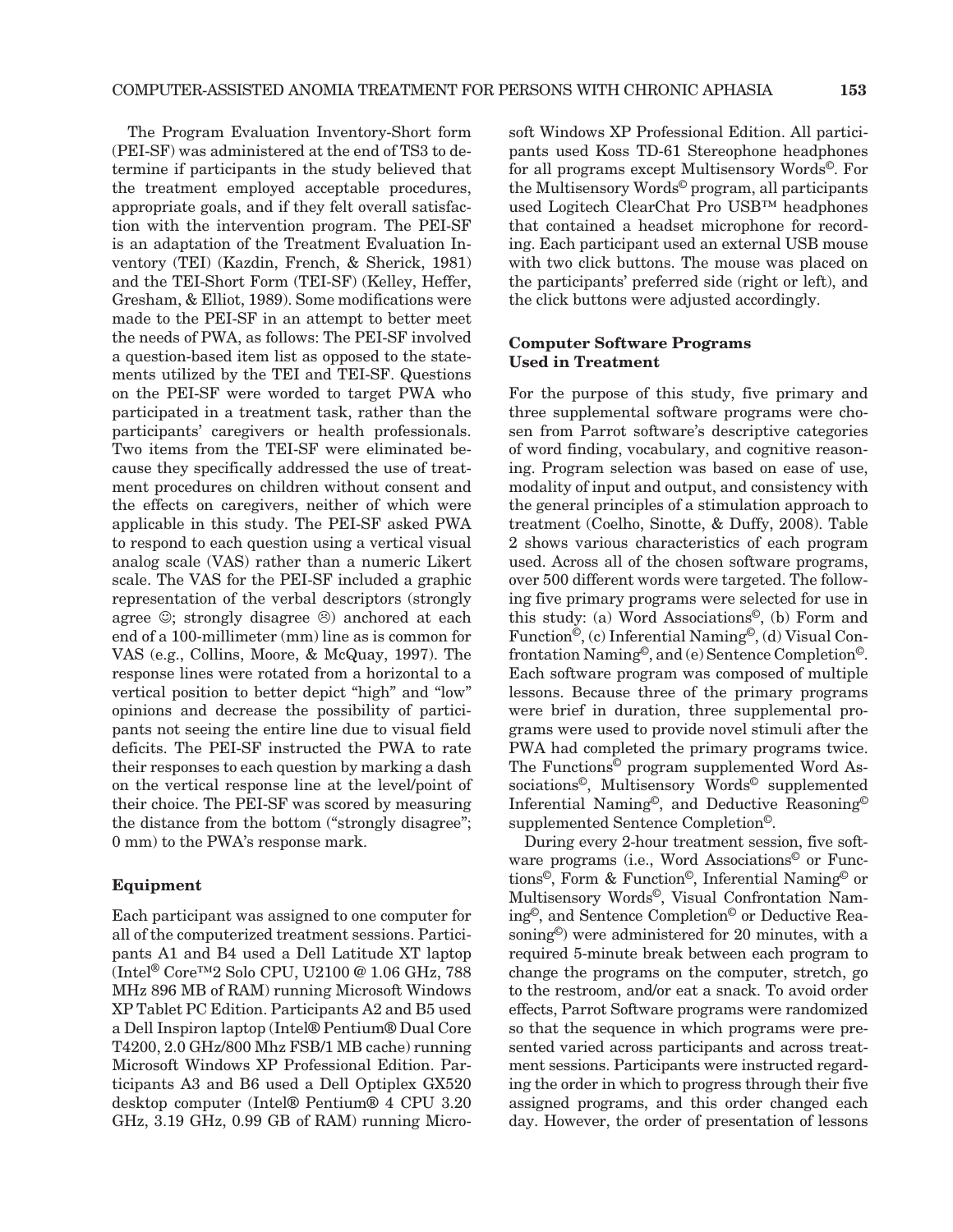| Software<br>Parrot                                   | Description                                                                                                                                                                                                                                                                                 | Category<br>Parrot     | Modality<br>Stimuli                | Response<br>Modality                      | Feedback | Provided<br>Cues                          | Hierarchy<br>Cuing                                                      |
|------------------------------------------------------|---------------------------------------------------------------------------------------------------------------------------------------------------------------------------------------------------------------------------------------------------------------------------------------------|------------------------|------------------------------------|-------------------------------------------|----------|-------------------------------------------|-------------------------------------------------------------------------|
| Associations <sup>®</sup><br>Word                    | The program presents a word and then<br>asks the user to find an associated<br>word in a list of words.                                                                                                                                                                                     | Vocabulary             | Orthographic                       | Verbalization <sup>a</sup><br>Click       | Yes      | $\mathsf{S}^{\mathsf{o}}$                 | $\frac{1}{2}$                                                           |
| Functions <sup>®</sup>                               | Ф<br>functions, users find the appropriat<br>Provided with written or spoken<br>picture.                                                                                                                                                                                                    | Vocabulary             | Orthographic<br>Auditory<br>Visual | Verbalization <sup>a</sup><br>Click       | Yes      | $\mathsf{S}^{\mathsf{o}}$                 | <b>N/A</b>                                                              |
| Function®<br>Form and                                | asked questions: Which ones are found in<br>location, function, appearance, and color.<br>Stimuli generated randomly. Users are<br>Users identify features of words, e.g.,<br>a hospital? Users move words to list.                                                                         | Reasoning<br>Cognitive | Orthographic                       | Verbalization <sup>a</sup><br>Click       | Yes      | $\overline{X}$                            | <b>N/A</b>                                                              |
| Inferential<br>Naming®                               | multiple-choice format. For each incorrect<br>The 8th clue is the first letter of the word<br>and the 9th clue is the word presented in<br>concealed word. Up to 7 additional<br>Users determine the identity of a<br>semantic clues can be requested.<br>response, a new clue is provided. | Reasoning<br>Cognitive | Orthographic<br>Auditory           | Verbalization <sup>a</sup><br>Type Answer | Yes      | Specific<br>Order<br>Yes,                 | Shape/Color<br>First Letter<br>Category<br>Function<br>Location<br>Size |
| Multisensory<br>$\ensuremath{\text{Words}}^\odot$    | A picture is displayed and users cue<br>themselves or they can record their<br>own production of the word and can<br>even play back that recording and a<br>recording of the actual name.                                                                                                   | Finding<br>Word        | Orthographic<br>Auditory<br>Visual | Verbalization <sup>a</sup><br>Type Answer | Yes      | Determines<br>Yes, PWA<br>Order of<br>Cue | First Letter<br>Production<br>Spelling<br>Own<br>List                   |
| Confrontation<br>$\mathrm{Naming}^{\odot}$<br>Visual | Users are asked to type the name of<br>each picture. Program uses real-life<br>pictures.                                                                                                                                                                                                    | Finding<br>Word        | Orthographic<br>Auditory<br>Visual | Verbalization <sup>a</sup><br>Type Answer | Yes      | Determines<br>Yes, PWA<br>Order of<br>Cue | First Sound<br>Description<br>Sentence                                  |
| $\mathtt{Completion}^{\odot}$<br>Sentence            | the word that finishes the phrase from<br>An open phrase is displayed at the top<br>of the screen and the user must select<br>three choices listed.                                                                                                                                         | Finding<br>Word        | Orthographic<br>Auditory           | a                                         | Yes      | $\mathsf{S}^{\mathsf{o}}$                 | <b>N/A</b>                                                              |
| Reasoning <sup>®</sup><br>Deductive                  | determines if each item fits the rules.<br>describes a class of words. User<br>A set of rules is presented that                                                                                                                                                                             | Reasoning<br>Cognitive | Orthographic                       | Verbalizationa<br>Click                   | Yes      | $\mathsf{S}^{\mathsf{o}}$                 | <b>N/A</b>                                                              |

**TABLE 2.** Qualities of the Selected Parrot Software Programs Used for Intervention Table 2. Qualities of the Selected Parrot Software Programs Used for Intervention

a<br>Participants were encouraged to say target words aloud. aParticipants were encouraged to say target words aloud.

# 154 JOURNAL OF MEDICAL SPEECH-LANGUAGE PATHOLOGY, VOL. 21, NO. 2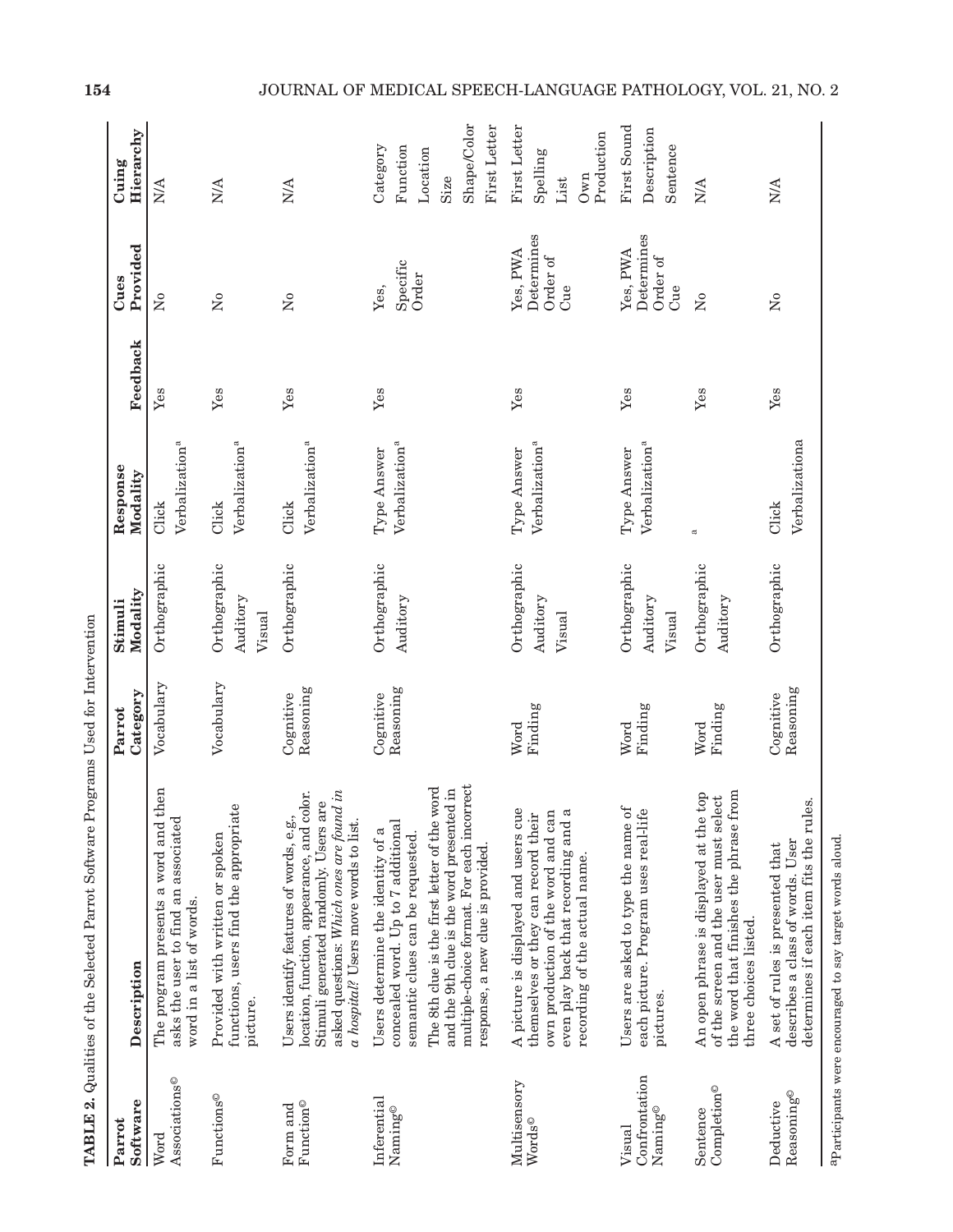within each program was sequential and identical across all participants (i.e., lesson 1, lesson 2, lesson 3, etc.). After a participant completed a lesson sequence for a primary program two full times, the participant was instructed to switch to the supplemental program and begin the lesson sequence for that program. After the supplemental program's lesson sequence was completed two full times, the participant was instructed to switch back to the primary program and continue. This cycle repeated until the end of the 4 weeks of treatment. Some supplemental programs, such as Functions©, did not have associated "lessons" and were continued for the same amount of treatment time as was spent on the associated primary program. Table 3 provides an example of a schedule for one day of treatment.

#### Computer-Assisted Treatment Protocol

Each Parrot Software program contained onscreen instructions to which the PWA could refer at any time. In addition to on-screen instructions, the researcher instructed the PWA to attempt to verbally say the target words while completing the tasks. Typed cue cards reminding the PWA to speak out loud were posted on the computer frame (above the screen). The researcher also provided each participant with a typed card stating the program order/progression for each 2-hour treatment session. During the administration of the computer-assisted treatment for anomia, the researcher followed a series of hierarchical cues to facilitate completion of the tasks. These cues were only administered if the PWA requested clarification; the researcher did not independently initiate contact unless the PWA had difficulty completing a task due to computer operational issues or unclear program instructions. When the PWA requested clarification about computer operation or the operation of the program, the researcher followed a "computer trouble" cueing hierarchy (Appendix A). A separate "content" cueing hierarchy (Appendix B) was applied when the PWA requested clarification regarding the program contents or instructions. The researcher did not provide feedback regarding the accuracy of word finding or word production; PWA only received the feedback from the software programs indicating a correct or an incorrect response. This computer feedback was provided via auditory and visual modalities.

To ensure treatment fidelity, the researcher maintained a daily protocol check sheet and log regarding program order/progression, use of computer trouble cueing hierarchy, and use of content cueing hierarchy for each participant. A second researcher observed 25% of the treatment sessions

Table 3. An Example of Computer-Assisted Treatment Program Sequence for Three Participants on One Day

|                            | <b>Participant A1</b>                                                                                        | Participant A2                                                                                                 | <b>Participant A3</b>                                                                                          |
|----------------------------|--------------------------------------------------------------------------------------------------------------|----------------------------------------------------------------------------------------------------------------|----------------------------------------------------------------------------------------------------------------|
| 1st Assignment             | Form and Function <sup><math>\circ</math></sup> (P)                                                          | Visual Confrontation<br>Naming <sup><math>\circ</math></sup> (P)                                               | Sentence Completion <sup><math>\circ</math></sup> (P)<br>Deductive Reasoning <sup><math>\circ</math></sup> (S) |
| 5-minute break             |                                                                                                              |                                                                                                                |                                                                                                                |
| 2nd assignment             | Inferential Naming <sup><math>\circ</math></sup> (P)<br>Multisensory Words <sup><math>\circ</math></sup> (S) | Sentence Completion <sup><math>\circ</math></sup> (P)<br>Deductive Reasoning <sup><math>\circ</math></sup> (S) | Word Associations <sup><math>\circ</math></sup> (P)<br>Functions <sup><math>\circ</math></sup> (S)             |
| 5-minute break             |                                                                                                              |                                                                                                                |                                                                                                                |
| 3rd assignment             | Visual Confrontation<br>Naming <sup><math>\circ</math></sup> (P)                                             | Word Associations <sup><math>\circ</math></sup> (P)<br>Functions <sup><math>\circ</math></sup> (S)             | Form and Function <sup><math>\circ</math></sup> (P)                                                            |
| 5-minute break             |                                                                                                              |                                                                                                                |                                                                                                                |
| 4th assignment             | Sentence Completion <sup>®</sup><br>(P) Deductive<br>$Reasoning^{\circ}(\mathbf{S})$                         | Form and Function <sup><math>\circ</math></sup> (P)                                                            | Inferential Naming <sup><math>\circ</math></sup> (P)<br>Multisensory Words <sup><math>\circ</math></sup> (S)   |
| 5-minute break             |                                                                                                              |                                                                                                                |                                                                                                                |
| 5 <sup>th</sup> assignment | Word Associations <sup><math>\circ</math></sup> (P)<br>Functions <sup><math>\circ</math></sup> (S)           | Inferential Naming <sup><math>\circ</math></sup> (P)<br>Multisensory Words <sup><math>\circ</math></sup> (S)   | Visual Confrontation<br>Naming <sup><math>\circ</math></sup> (P)                                               |

(P): Primary program assignment; (S): Supplemental program assignment.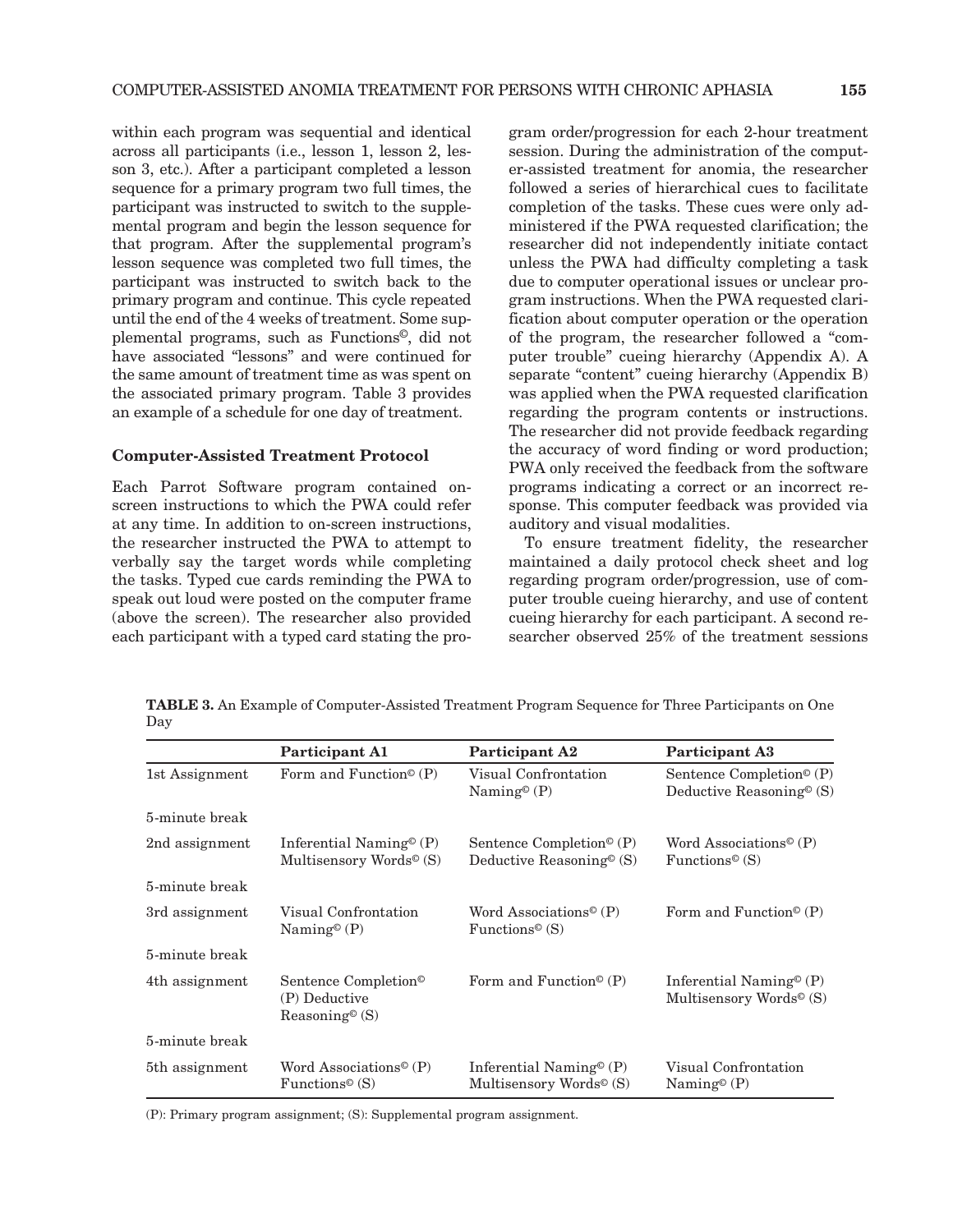and maintained separate check sheets and logs. When compared, the protocol check sheets were in agreement 100% of the time. The cueing hierarchy logs were in agreement 98% of the time. In sum, the computer-assisted treatment program was implemented with high fidelity.

#### **RESULTS**

Because of the small number of participants, nonparametric distribution-free statistics were used. Data were analyzed as follows:

#### Order of Treatment

A Wilcoxon matched-pairs signed ranks test was used to rule out the presence of order effects, as the sequence of treatment/no treatment between the two subgroups was different. Table 4 presents TS1, TS2, and TS3 BNT and WAB N&W adjusted scores and subgroup mean scores. Results indicated that Subgroup A's performance was not significantly different (*p* > .05) from Subgroup B's performance across time. This indicates that order of treatment (i.e., whether a subgroup began with 4 weeks of treatment followed by 4 weeks of no treatment or began with 4 weeks of no treatment followed by 4 weeks of treatment) had no effect on the overall performance of participants.

## *Word Finding During Confrontation Naming Tasks*

Results of the Boston Naming Test (BNT) for all participants are shown in Figure 1. A Wilcoxon matched-pairs signed ranks test showed that the difference between the mean score on the BNT for TS 1 ( $M = 25.33$ ,  $SD = 6.77$ ) and TS 3 ( $M = 34.17$ ,  $SD = 7.139$ ) was significant beyond the .05 level: asymptotic  $p = .02$  (two-tailed). The sums of ranks were 0 and 21 for negative and positive ranks, respectively; therefore,  $W = 0$ . These results indicate that individual performances on the BNT for TS3 were significantly higher than performances on the BNT for TS1, indicating a treatment effect. This was further supported by a large effect size  $(d =$ 1.35). Additionally, the improvement in scores can be attributed to the treatment, as scores for Subgroup A increased from TS1 ( $M = 27$ ) to TS2 ( $M =$ 31) and then remained somewhat stable following a 4-week no-treatment phase  $(M = 35)$ . Subgroup B's scores remained stable from TS1  $(M = 24)$  to  $TS2 (M = 24)$  during a period of no-treatment and then increased following the 4-week treatment period  $(M = 34)$ .

Results of the WAB Naming & Word Finding subtest (WAB N&W) for all participants are depicted in Figure 2. A Wilcoxon matched-pairs signed ranks test showed that the difference between the mean score on the WAB N&W for TS  $1 (M = 5.417,$  $SD = .64$ ) and TS 3 (M = 6.250, SD = .66) was sig-

|                 |     | <b>BNT*</b>     |     |     | WAB N&W*        |     |
|-----------------|-----|-----------------|-----|-----|-----------------|-----|
| Participants    | TS1 | TS <sub>2</sub> | TS3 | TS1 | TS <sub>2</sub> | TS3 |
| A1              | 29  | 39              | 40  | 5.9 | 6.5             | 6.5 |
| A2              | 27  | 21              | 30  | 4.8 | 5.8             | 6.1 |
| A3              | 24  | 32              | 34  | 5.1 | 6.2             | 5.6 |
| Subgroup A Mean | 27  | 31              | 35  | 5.3 | 6.2             | 6.1 |
| B <sub>4</sub>  | 33  | 30              | 43  | 6.4 | 6.5             | 7.3 |
| B <sub>5</sub>  | 26  | 28              | 35  | 4.8 | 4.4             | 5.5 |
| B <sub>6</sub>  | 13  | 14              | 23  | 5.5 | 5.7             | 6.5 |
| Subgroup B Mean | 24  | 24              | 34  | 5.6 | 5.5             | 6.4 |

Table 4. Results of Confrontation Naming and Word Finding Tests

BNT = Boston Naming Test.

WAB N&W = Western Aphasia Battery Naming and Word Finding subtest.

\*Adjusted scores: trained words excluded.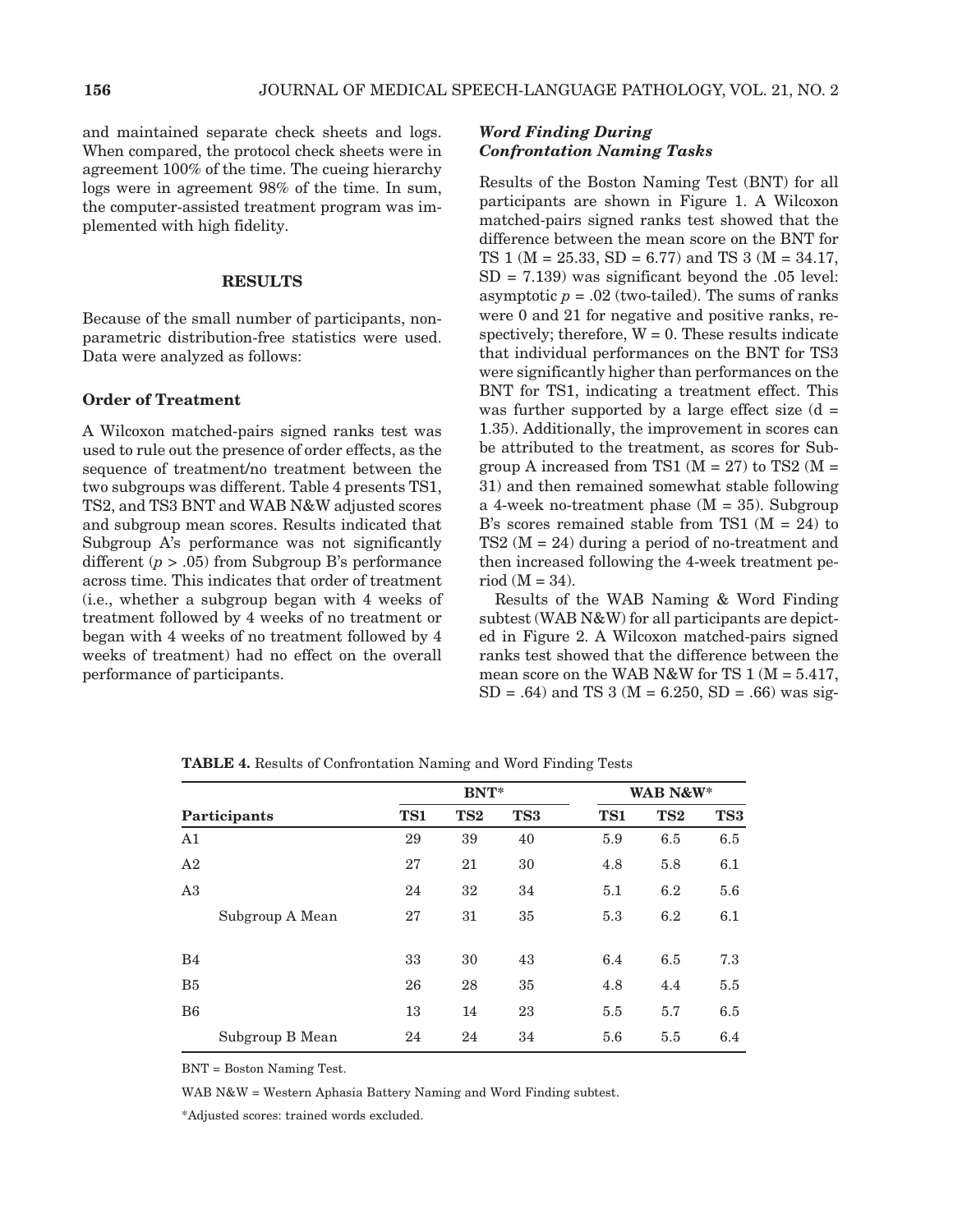

Figure 1. Mean adjusted scores on Boston Naming test across six participants for testing session 1 (TS1) and testing session 3 (TS3).



Figure 2. Mean adjusted scores on Western Aphasia Battery Naming and Word Finding Subtest across six participants for testing session 1 (TS1) and testing session 3 (TS3).

nificant beyond the .05 level: asymptotic  $p = .02$ (two tailed). The sums of ranks were 0 and 21 for negative and positive ranks, respectively; therefore,  $W = 0$ . These results indicate that individual performances on the WAB N&W for TS3 were significantly higher than performances on the WAB N&W for TS1, indicating a large effect size  $(d =$ 1.28). Additionally, the improvement can be attributed to the treatment, as scores for Subgroup A increased from TS1 ( $M = 5.3$ ) to TS2 ( $M = 6.2$ ) and remained somewhat stable following a 4-week no-treatment phase  $(M = 6.1)$ . Subgroup B's scores remained somewhat stable from TS1 ( $M = 5.6$ ) to TS2 (M = 5.5) during a period of no-treatment and then increased following the 4-week treatment period  $(M = 6.4)$ .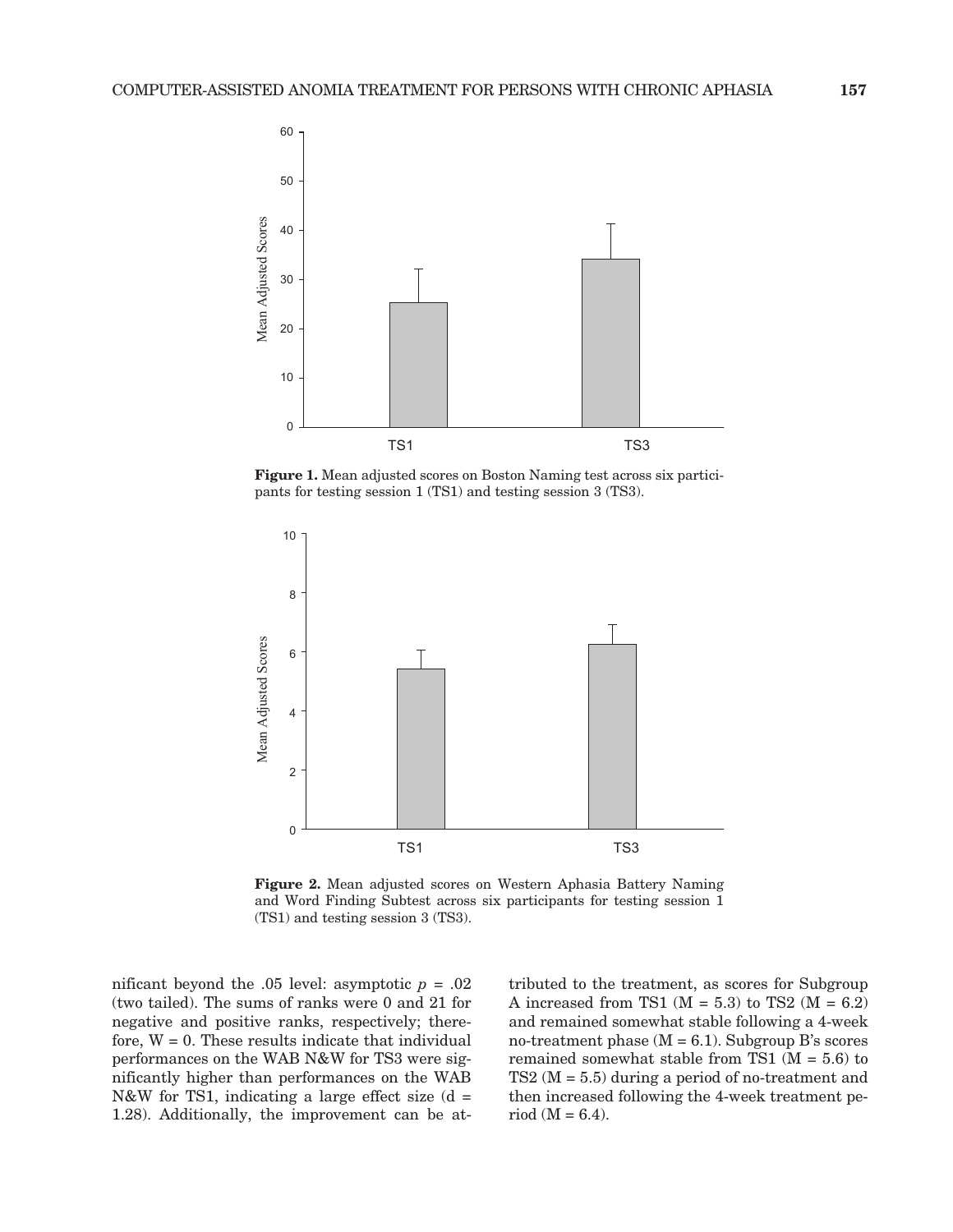#### Word Finding During Oral Discourse

Although the WAB aphasia quotients for PWA in this study only ranged from 69.3 to 82.7, their performances on the picture description task varied substantially. For example, the total number of CIUs for TS1 on the Norman Rockwell Runaway picture description ranged from 4 in Participant A3 to 74 in Participant B4 (mean for group = 36.5; S.D. = 27.1). Due to the large individual variation in performance, statistical tests were not used to evaluate the group data. Rather, a graph depicting each participant's performance at TS1 compared to TS3 is provided in Figure 3.

Participants A1 and B3 used fewer CIUs at TS3 compared to TS1. Their total number of CIUs decreased by 12% and 14%, respectively. Participants A2, A3, B1, and B2 used more CIUs at TS3 compared to TS1. Their total number of CIUs increased by 45%, 69%, 65%, and 43%, respectively. Two examples of the changes/increases in oral discourse production are provided here. Participant A3's discourse at TS1 was follows: "Radio. A cop and um boy. Uh." When prompted by the researcher to share anything else he could about the picture, Participant A3 responded, "No. . . . uh can't." His transcript from TS3 was as follows: "Diner. Uh Man policeman and boy in a diner and uh cop. And uh uh running home—away from home—pie and radio. . . . coffee." In addition to adding six nouns, Participant A3 also used two prepositional phrases and one verb. His CIUs increased from 4 at TS1 to 13 at TS3. Participant B1's discourse at TS1 was as follows: "A guy is talking to the policeman. It is in a restaurant. He is trying to tell the policeman that he is alright because he is trying to run away. The salesman is trying to help him out, too." His transcript from TS3 was as follows:

The little boy was running away. He had a knapsack on the floor. He was trying to tell the policeman about it. There was/on the counter there was a radio a special today. The policeman was listening to him as well as the person at the counter. There was coffee, sugar, a coffee pot on the counter. He had a coat. There were four stools at the counter.

Participant B2 provided a more appropriate introductory sentence in the T3 transcript. He also provided more descriptive information about the picture. His CIUs increased from 39 at TS1 to 69 at TS3. In sum, 4 of the 6 participants' transcripts were characterized by an increased number of CIUs (i.e., increased message informativeness) after completing the computerized anomia treatment.

#### Program Satisfaction

The Program Evaluation Inventory-Short Form (PEI-SF) was administered to the participants after the intervention to determine if they believed that the program employed acceptable treatment procedures and goals and if they felt overall satisfaction with the intervention program. The data were analyzed using descriptive statistics. The mean data for participants across seven questions indicate that they were very satisfied with the intervention program. The mean scores across seven questions ranged from 78.4 to 91.9 on a 100 mm scale, with 100 representing "strongly agree" for statements of satis-



Figure 3. Correct Information Units (CIUs) at TS1 and TS3 for each participant.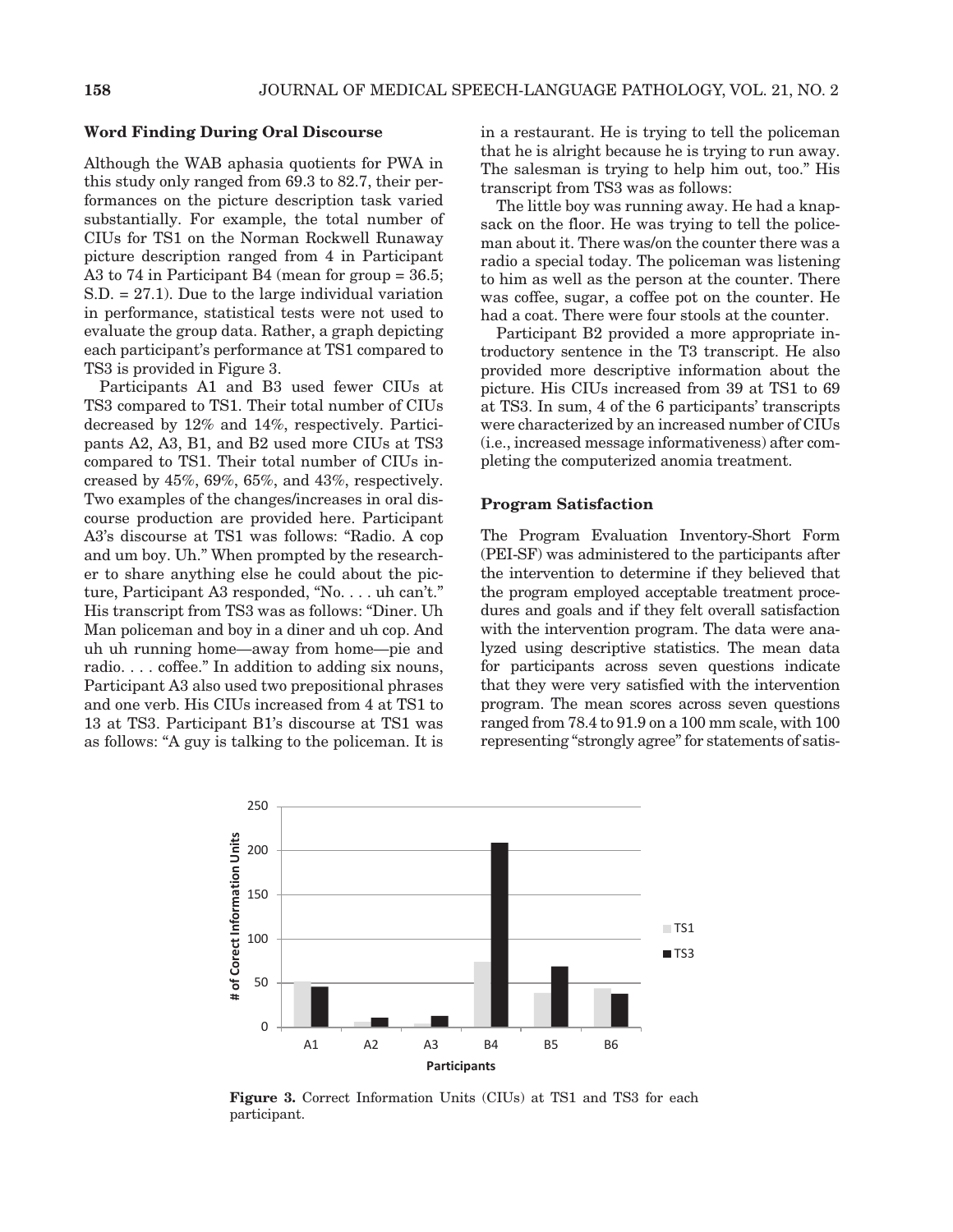faction. Table 5 presents the mean and median data across participants for each individual question.

#### **DISCUSSION**

Findings showed support for using an intensive computer-assisted treatment for anomia to improve word finding abilities in persons with chronic aphasia. The Parrot Software programs in this study utilized a combined semantic, phonological, and/or orthographic treatment approach to improve wordretrieval through the use of cues, descriptions, and cognitive tasks. The general naming condition within which these programs operated was naming at the single-word level. Improvements in structured confrontation naming did not extend to word finding during oral discourse (picture description) for all six participants; however, 4 of the 6 PWA increased the number of correct information units used during TS3 by 43% to 69%. Participants seemed to experience satisfaction with the intensive computer treatment program for anomia and felt that it was worthwhile and helpful.

## Word Finding During Confrontation Naming Tasks

The computerized treatment program implemented in this study had a significant  $(p < .05)$  positive effect on word finding for all PWA during confrontation naming tasks as measured by the BNT and WAB N&W. Improvement occurred for untrained words, indicating possible generalization of cueing strategies learned/practiced on the computer to other contexts. All participants' scores increased over baseline (TS1) to TS3. Additionally, scores for Subgroup A increased from baseline (TS1) to first post-test (TS2) and then remained relatively stable following a 4-week no-treatment phase (TS3), indicating maintenance of treatment effects. Subgroup B's scores remained stable from baseline (TS1) to baseline two (TS2) during a period of no-treatment and then increased following the 4-week treatment period (TS3), indicating that the change could be attributed to the treatment program.

In addition to statistical significance, the large effect sizes, or magnitude of the differences in scores between baseline (TS1) and poststudy (TS3), ap-

Table 5. Results of Program Evaluation Inventory—Short Form by Question

|                                                                                                                                      | Participant |       |       |           |           |                |        |             |
|--------------------------------------------------------------------------------------------------------------------------------------|-------------|-------|-------|-----------|-----------|----------------|--------|-------------|
| <b>Statement on PEI-SF</b>                                                                                                           | ${\bf A1}$  | A2    | A3    | <b>B4</b> | <b>B5</b> | B <sub>6</sub> | Median | <b>Mean</b> |
| 1: I find this program to<br>be an acceptable way of<br>helping individuals with<br>communication problems as<br>a result of stroke. | 96.77       | 95.83 | 63.89 | 80.56     | 88.89     | 94.44          | 91.67  | 86.73       |
| 2: I like the procedures used in<br>this program.                                                                                    | 96.77       | 98.61 | 97.22 | 70.83     | 88.89     | 91.67          | 94.22  | 90.67       |
| 3: I believe this program is<br>likely to be effective.                                                                              | 95.16       | 97.22 | 50.00 | 70.83     | 91.67     | 91.67          | 91.67  | 82.76       |
| 4: I did not experience any<br>discomfort during the<br>program.                                                                     | 96.77       | 34.72 | 97.22 | 83.33     | 75.00     | 83.33          | 83.33  | 78.40       |
| 5: I believe this program<br>is likely to result<br>in communication<br>improvement.                                                 | 96.77       | 98.61 | 55.56 | 81.94     | 86.11     | 91.67          | 88.89  | 85.11       |
| 6: I believe it would be<br>acceptable to use this<br>program with individuals<br>who have similar disorders.                        | 98.39       | 97.22 | 55.56 | 98.61     | 88.89     | 88.89          | 93.06  | 87.93       |
| 7: Overall, I have a positive<br>reaction to this program.                                                                           | 100         | 97.22 | 97.22 | 72.22     | 90.28     | 94.44          | 95.83  | 91.90       |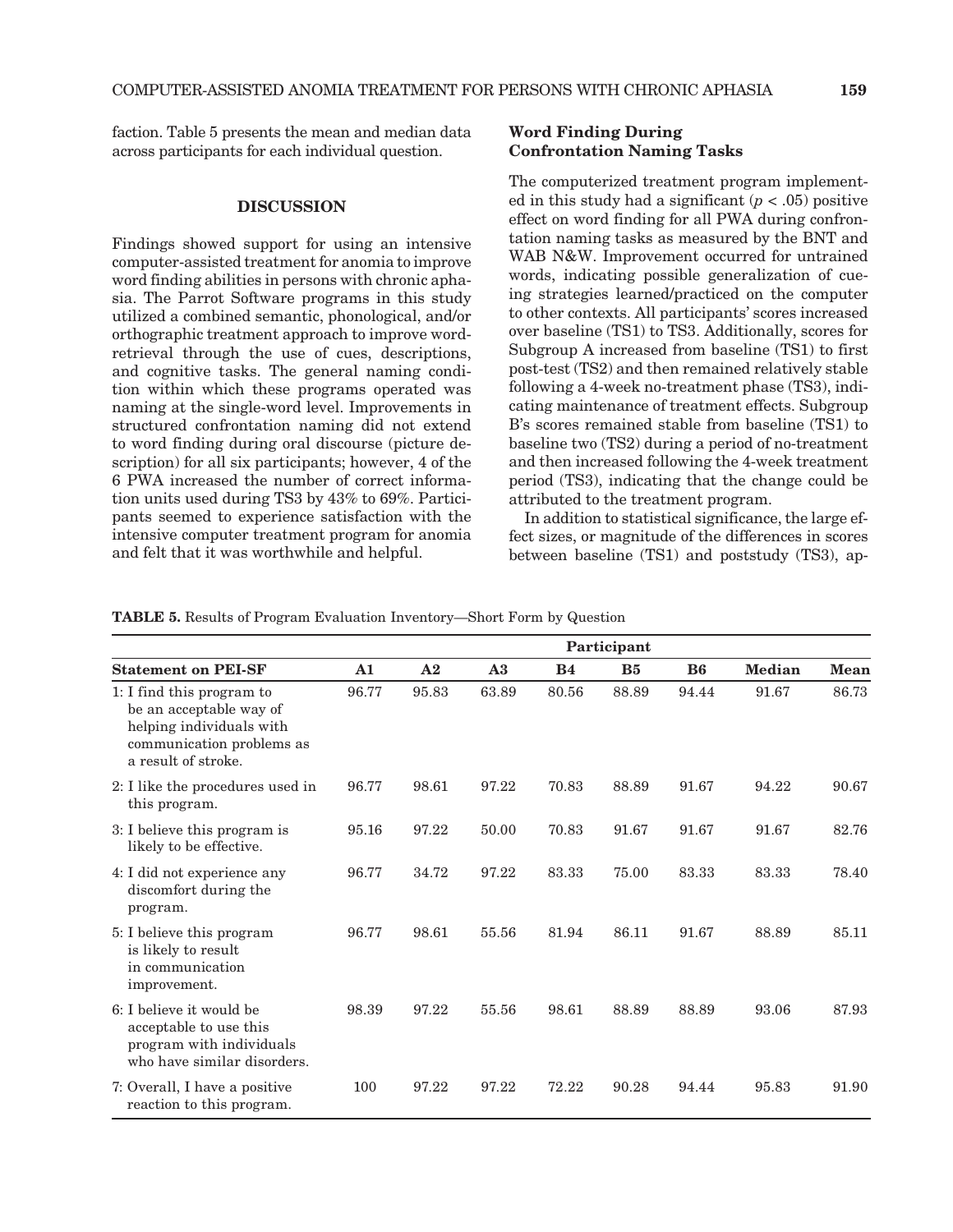pear to be clinically relevant. If PWA can improve their word finding abilities within a 4-week period such that they are more adept at finding words when placed "on the spot" (i.e., in a confrontational naming situation), they may benefit from intensive computerized treatment; however, further research is needed to determine whether or not changes on the measures actually affect real-life change.

The positive effect on word finding in confrontational naming tasks as indicated by results of the BNT and WAB N&W is similar to the results from Doesborgh et al. (2004) who found that following an impairment-oriented treatment utilizing the computer program Multicue, significant beneficial effects for confrontation naming occurred. Multicue specifically addresses confrontational naming with a cueing hierarchy, similar to many of the Parrot Software programs used in the current study. Multicue is a computer program that facilitates word-finding by utilizing a variety of cues to stimulate the user's ability to recall target words (Van Mourick & Van de Standt-Koenderman, 1992). Parrot Software also uses semantic (i.e., category, function, location, appearance, fillin-the-blank), phonemic (i.e., first sound, PWA's own production of target, and auditory repetition of target by program), and orthographic (i.e., first letter, spelling, target in a sentence, and target in a list) cues to stimulate retrieval of target words. Perhaps via repeated practice, PWA become more adept at internalizing the use of these types of cues so that they can retrieve words more efficiently.

#### Word Finding During Oral Discourse

Four of the six PWA improved their message informativeness during oral discourse as measured by the number of correct information units (CIUs) produced. Although the Parrot Software programs used in this computerized anomia treatment protocol did not directly address word finding at the discourse level, the possibility of generalization of word finding skills during connected speech/ discourse exists (e.g., del Toro, Altmann, Raymer, Leon, Blonder, & Rothi, 2008). Two of the six participants in the current study showed slight decreases (12% and 14%) in the number of CIUs produced at TS1 compared to TS3. In terms of their informativeness during oral discourse, no positive changes were noted at the end of treatment compared to baseline. Four of the participants in this study demonstrated gains as measured by CIUs during picture description discourse. If PWA could improve their ability to retrieve words in a variety of speech contexts (e.g., single item naming, informativeness during oral discourse) as a result of intensive computer-assisted anomia treatment, this may be a clinically as well as socially relevant finding. However, further research is needed before such assumptions can be made. Recent and promising research (e.g., Cherney, Halper, Holland, & Cole,2008) has investigated computerized discourse-level script training and oral unison reading methods for improving speech output beyond the single word level. The potential for computerized training programs that could be implemented by PWA in their own homes and result in improved oral discourse provides hope for continued improvement long after the onset of aphasia.

#### Program Satisfaction

Average responses to all questions on the PEI were above the 75th percentile, indicating a positive view of the treatment program. The lowest mean score of 78.4 was given on Statement 4: "I did not experience any discomfort during the program." When the researcher informally probed this statement further, responses from most participants indicated that leaving the research lab to use the restrooms was inconvenient because the restrooms were not conveniently located in close proximity to the research lab, and the individuals sometimes required assistance with mobility. Excluding this question, all mean and median responses were greater than 80% approval, indicating an overall satisfaction with the procedures and methods implemented during this treatment program.

#### **CONCLUSIONS**

The major findings of this study indicate that PWA improved their ability to name single pictured items and actual objects that were not directly trained/targeted following 4 weeks of this intensive computer-assisted anomia treatment, indicating possible internalization of word finding strategies that generalized to untrained words. The treatment-first subgroup (Subgroup A) demonstrated this ability following 4 weeks of no treatment at the final testing session (TS3), indicating some maintenance of word finding skills beyond the treatment period. Four of the six participants improved their word finding in terms of message informativeness (as measured by CIUs) during oral discourse, indicating possible generalization of word finding abilities during connected speech for some individuals;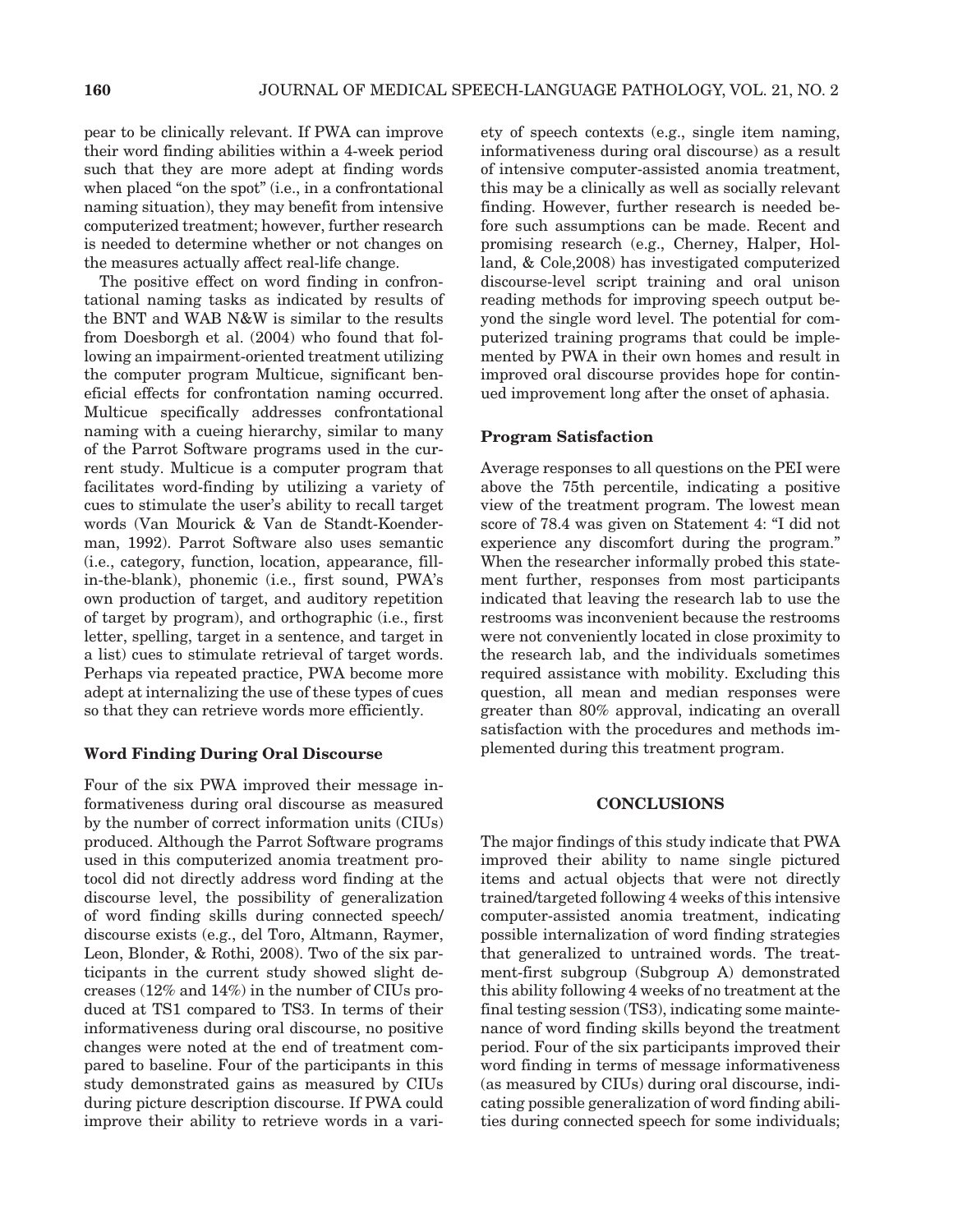however, further research is needed. The generalization of this study is limited because of the small number of participants and lack of a control group. It is suggested that future research efforts focus on designing well controlled studies with sufficient participants so that the results can be generalized. Furthermore, it is possible that the intensity of treatment in this study may have contributed to the results. Because intensity of treatment was not a variable that was investigated in this study, it is important to investigate the role of intensity of treatment in changing target behavior in PWA in future studies. Additionally, future studies should address whether effects could be maintained for a longer duration (> 1 month) using a less intense schedule of treatment. In sum, when using a particular treatment schedule, previously untested software programs produced a measurable effect and some qualified success at word finding in a heterogeneous group of PWA.

*Disclaimer: The authors purchased the software programs used in this study and have no financial agreements with Parrot Software.*

Acknowledgments. We would like to thank the persons with aphasia who eagerly and willingly participated in this study. We appreciate their hard work and perseverance every day.

Address correspondence to Melinda Corwin, TTUH-SC Dept. of Speech, Language, and Hearing Sciences, 3601 4th St. Stop 6073, Lubbock, TX 79430-6073. email: melinda.corwin@ttuhsc.edu

#### **REFERENCES**

- Basso, A. (2003). *Aphasia and its therapy*. New York, NY: Oxford University Press.
- Bhogal, S. K., Teasell, R., & Speechley, M. (2003). Intensity of aphasia therapy, impact on recovery. *Stroke, 34*, 987–993.
- Boyle, M. (2004). Semantic feature analysis treatment for anomia in two fluent aphasia syndromes. *American Journal of Speech-Language Pathology, 13*, 236–249.
- Brookshire, R. H. (1997). *An introduction to neurogenic communication disorders* (5th ed.). St. Louis, MO: Mosby Year Book.
- Cherney, L. R., Halper, A. S., Holland, A. L., & Cole, R. (2008). Computerized script training for aphasia: Preliminary results. *American Journal of Speech-Language Pathology*, *17*, 19–34.
- Coelho, C. A., Sinotte, M. P., & Duffy, J. R. (2008). Schuell's stimulation approach to rehabilitation. In R. Chapey (Ed.), *Language intervention strategies in aphasia and related neurogenic communication disorders* (5th ed., pp. 403–449). Baltimore, MD: Lippincott Williams & Wilkins.
- Colby, K. M., Christinaz, D., Parkison, R. C., Graham, S., & Karpf, C. (1981). A word-finding computer program with a dynamic lexical-semantic memory for patients with anomia using an intelligent speech prosthesis. *Brain and Language, 14*, 272–281.
- Collins, S. L., Moore, R. A., & McQuay, H. J. (1997). The visual analogue pain intensity scale: What is moderate pain in millimeters? *Pain, 72*, 95–97.
- Dede, G., Parris, D., & Waters, G. (2003). Teaching selfcues: A treatment approach for verbal naming. *Aphasiology, 17*(5), 465–480.
- del Toro, C. M., Altmann, L. J. P., Raymer, A. M., Leon, S., Blonder, L. X., & Rothi, L. J. G. (2008). Changes in aphasic discourse after contrasting treatments for anomia. *Aphasiology, 22*(7–8), 881–892.
- Doesborgh, S., van de Sandt-Koenderman, M., Dippel. D., van Harskamp, F., Koudstaal, P., & Visch-Brink, E. (2004). Cues on request: The efficacy of Multicue, a computer program for wordfinding therapy. *Aphasiology, 18*, 213–222.
- Egan, J., & Worrall, L. (2001). *Internet training package for people with a communication or learning disability.* Queensland, Australia: University of Queensland.
- Fairbanks, H. (1944). The quantitative differentiation of samples of spoken language: Studies in language behavior. *Psychological Monographs, 56*, 19–38.
- Fink, R. B., Breecher, A., Schwartz, M. F., & Robey, R. R. (2002). A computer-implemented protocol for treatment of naming disorders: Evaluation of clinicianguided and partially self-guided instruction. *Aphasiology, 16*, 1061–1086.
- Goodglass, H., & Kaplan, E. (2001). *The Boston Naming Test* (2nd ed.). New York, NY: Lippincott Williams & Wilkins.
- Hegde, M. N. (2003*). Clinical research in communicative disorders: Principles and strategies* (3rd ed). Austin, TX: Pro-Ed, Inc.
- Herbert, R., Best, W., Hickin, J., Howard, D., & Osborne, F. (2001). Phonological and orthographic approaches to the treatment of word retrieval in aphasia. *International Journal of Language and Communication Disorders, 36*, 7–12.
- Katz, R. C. (2001). Computer applications in aphasia treatment. In R. Chapey (Ed.), *Language intervention strategies in aphasia and related neurogenic communication disorders* (4th ed., pp. 718–741). Baltimore, MD: Lippincott Williams & Wilkins.
- Kazdin, A. E., French, N. H., & Sherick, R. B. (1981). Acceptability of alternative treatments for children: Evaluations by inpatient children, parents, and staff. *Journal of Consulting and Clinical Psychology, 49*, 900–907.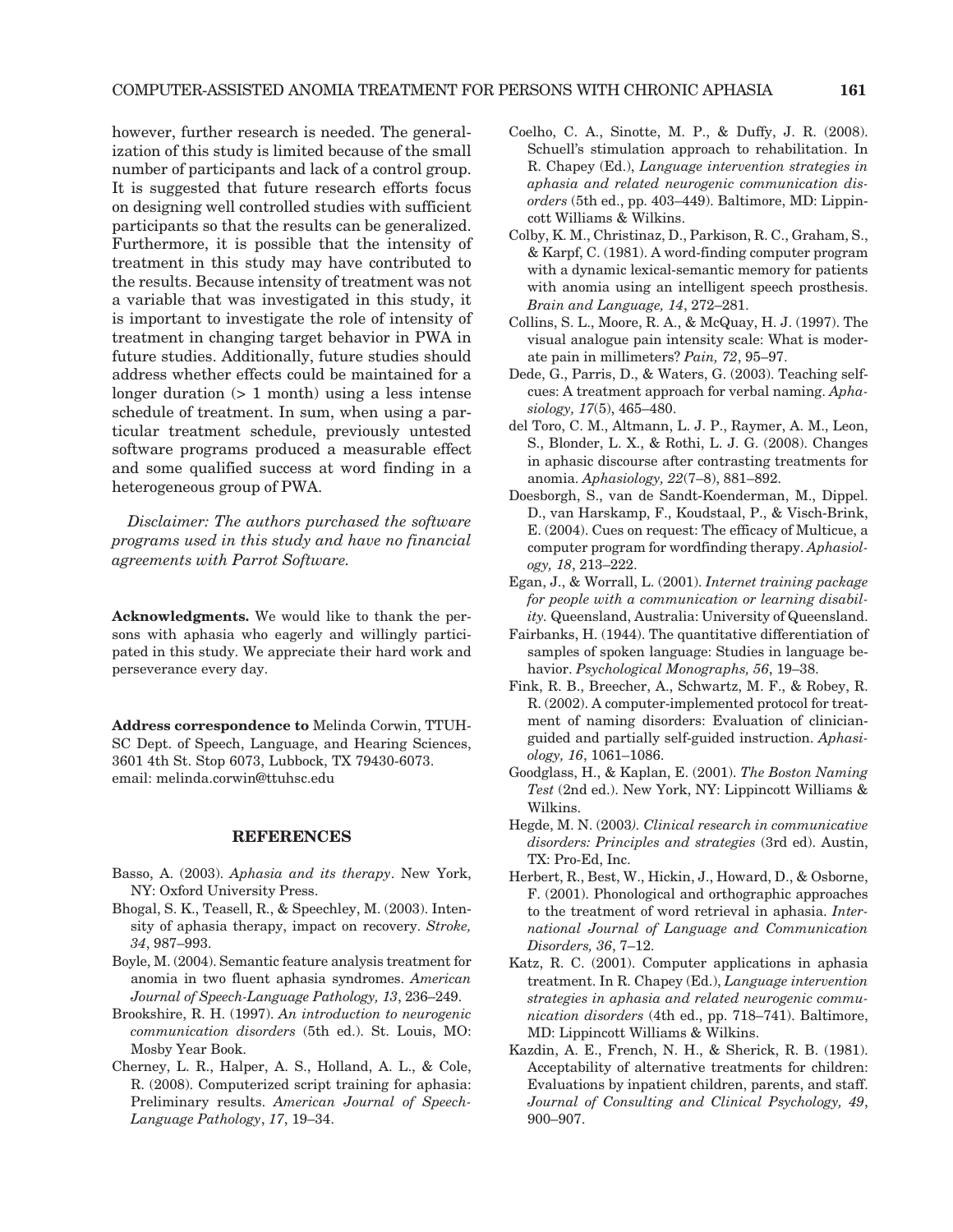- Kelley, M. L., Heffer, R. W., Gresham, F. M., & Elliott, S. N. (1989). Development of a modified treatment evaluation inventory. *Journal of Psychopathology and Behavioral Assessment, 11*, 235–247.
- Kertesz, A. (1982). *Western Aphasia Battery.* New York, NY: Psychological Corporation.
- Laganaro, M., Di Pietro, M., & Schnider, A. (2006). Computerized treatment of anomia in acute aphasia: treatment intensity and training size. *Neuropsychological Rehabilitation, 16*, 630–640.
- Lesser, R., & Algar, L. (1995). Towards combining the cognitive neuropsychological and the pragmatic in aphasia therapy. *Neuropsychological Rehabilitation, 5*, 67–92.
- Linebaugh, C. W., Shisler, R. J., & Lehner, L. (1977). Cueing hierarchies and word retrieval: A therapy program. In R. H. Brookshire (Ed.), *Clinical aphasiology conference proceedings* (pp. 19–31). Minneapolis, MN: BRK Publications.
- Nicholas, L. E., & Brookshire, R. H. (1993). A system for quantifying the informativeness and efficiency of the connected speech of adults with aphasia. *Journal of Speech and Hearing Research, 36*, 338–350.
- Nickels, L. (2002). Therapy for naming disorders, revisiting, revising, and reviewing. *Aphasiology, 10*, 21–47.
- *Parrot Software for clinical treatment of speech and memory disorders.* (2009). Retrieved April 4, 2009, from Parrot Software website: http://www. parrotsoftware.com.
- Poeck, K., Huber, W., & Willmes, K. (1989). Outcome of intensive language treatment in aphasia. *Journal of Speech and Hearing Disorders, 54*, 695–707.
- Ramsberger, G., & Marie, B. (2007). Self-administered cued naming therapy: A single-participant investigation of a computer-based therapy program replicated in four cases. *American Journal of Speech-Language Pathology, 16*(4), 343–358.
- Raymer, A. M., Kohen, F. P., & Saffell, D. (2006). Computerized training for impairments of word comprehension and retrieval in aphasia. *Aphasiology, 20*, 257–268.
- Raymer, A. M., & Rothi, L. J. (2001). Cognitive approaches to impairments of word comprehension and production. In R. Chapey (Ed.), *Language intervention strategies in aphasia and related neurogenic communication disorders* (4th ed., pp. 536–540). Baltimore, MD: Lippincott Williams & Wilkins.
- Robey, R. R. (1998). A meta-analysis of clinical outcomes in the treatment of aphasia. *Journal of Speech, Language, and Hearing Research, 41*, 172–187.
- Rockwell, Norman (Artist). (1958). *The runaway "Post cover"* [Image of painting]. Retrieved May 22, 2008, from http://www.artstor.org
- Schlosser, R. W. (1999). Social validation of interventions in augmentative and alternative communication. *Augmentative and Alternative Communication, 15*, 234–247.
- Schlosser, R. W. (2003). *The efficacy of augmentative and alternative communication.* San Diego, CA: Academic Press.
- Schuell, H., Jenkins, J. J., & Jimenez-Pabon, E. (1964). *Aphasia in adults*. New York, NY: Harper & Row.
- Van Mourik, M., & Van de Sandt-Koenderman, W. M. (1992). Multicue. *Aphasiology, 6*, 179–183.
- Weidner, W. W., & Jinks, A. F. G. (1983). The effects of single versus combined cue presentations on picture naming by aphasic adults. *Journal of Communication Disorders, 16*, 111–121.
- Wertz, R. T., & Katz, R. C. (2004). Outcomes of computer-provided treatment for aphasia. *Aphasiology, 18*, 229–244.
- Wolf, M. M. (1978). Social validity: The case for subjective measurement, or how applied behavior analysis is finding its heart. *Journal of Applied Behavior Analysis, 11*, 203–214.